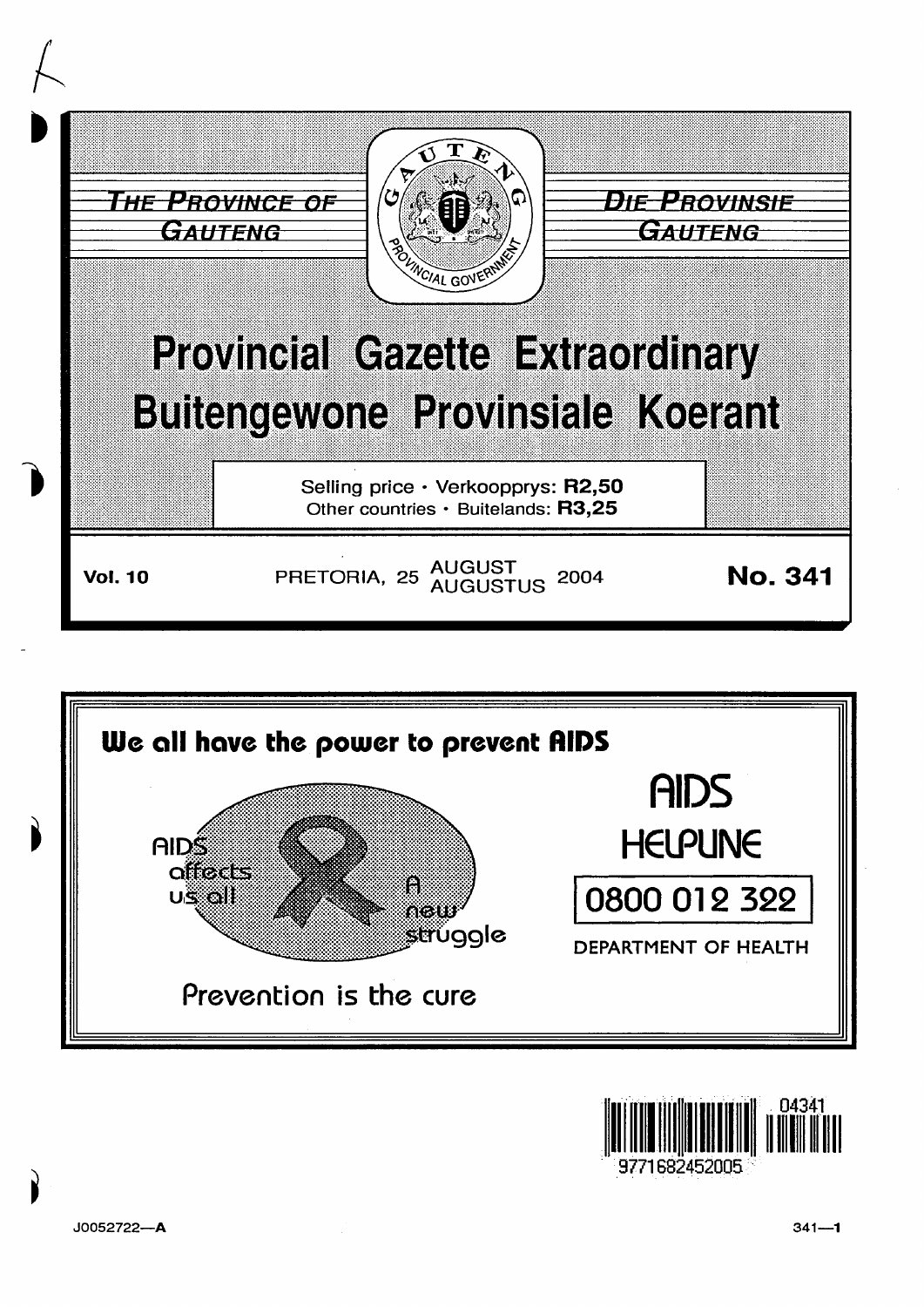Ξ

|      | <b>CONTENTS • INHOUD</b>                                                                                      |             |                |
|------|---------------------------------------------------------------------------------------------------------------|-------------|----------------|
| No.  |                                                                                                               | Page<br>No. | Gazette<br>No. |
|      | <b>LOCAL AUTHORITY NOTICE</b>                                                                                 |             |                |
| 1769 | Gauteng Removal of Restrictions Act (3/1996): City of Johannesburg: Removal of conditions: Erven 355 and 415, |             | 341            |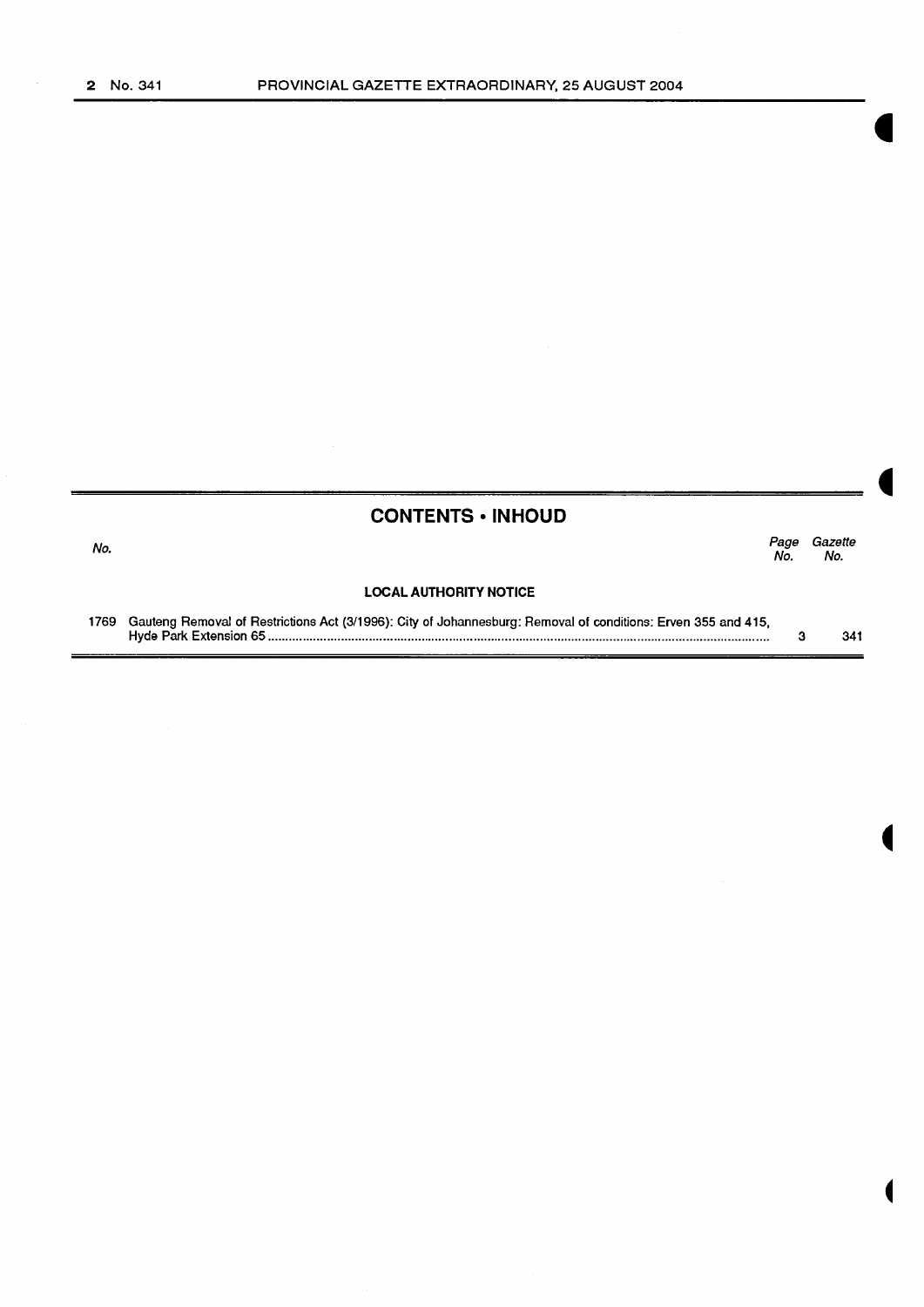# LOCAL AUTHORITY NOTICE

#### LOCAL AUTHORITY NOTICE 1769

#### .CITY OF JOHANNESBURG

# REMOVAL OF RESTRICTION ACT, 1996 (Act No 3 of 1996)

## NOTICE NR. 807 OF 2004

It is hereby notified in terms of section 6 (8) of the Removal of Restriction Act, 1996, that the City of Johannesburg has approved that;

- 1) Conditions (c), (d), (e), (f) and (g) from Deed of Transfer T36865/1972 be removed ; and
- 2) Sandton Town Planning Scheme, 1980, amended by the rezoning of Erven 355 and 415 (now known as consolidated Erf 602) Hyde Park Extension 65 from "Residential 1" and "Existing Public Road" to "Residential 2" with a density of fifteen dwelling units per hectare, permitting six dwelling units on the site, subject to certain conditions, which amendment scheme will be known as Sandton Amendment Scheme 13-1577 as Indicated on the approved application which are open for inspection at the office of the Department of Development Planning, Transportation and Environment.
- 3) Sandton Amendment Scheme 13-1577 will come into operation on the date of publication hereof

#### EXECUTIVE DIRECTOR: DEVELOPMENT PLANNING, TRANSPORTATION AND ENVIRONMENT

# PLAASLIKE BESTUURSKENNISGEWING 1769

#### STAD VAN JOHANNESBURG

## GAUTENG WET OP OPHEFFING VAN BEPERKING, 1996 (WET No 3 VAN 1996)

#### KENNISGEWING NR 807 VAN 2004

Hierby word ingevolge bepallngs van artikel 6 (8) van die Gauteng Wet op Opheffing van Beperkings, 1996, bekendgemaak dat die Stad van Johannesburg goegekeur het dat;

- 1) Voorwaardes (c), (d), (e), (t) en (g) van Akte van Transport T36865/1972, opgehefword; en
- 2) Sandton Dorpbeplanningskema, 1980, gewysig word die hersonering van Erwe 355 en 415 (nou bekend as gekohsolideerde Erf 602) Hyde Park Ultbreiding 65, vanaf "Residensleel 1" en ·sestaande Openbare Pad" na "ResidensieeJ 2", met 'n dlgtheid van vyftien wooneenhede per hektaar met 'n maksimum van ses wooneenhede op die terrain, onderworpe aan sekere voorwaardes, welke wyslgingskema bekend sal staan as Sandton-Wysiglngskema 13-1577 soos aangedui op die betrokke goedgekeurde aansoek wat ter insae le in die kantoor van die Departement van Ontwikkelingsbeplanning, Vervoer en Omgewing.
- 3) Sandton-Wysigingskema 13-1577 sal in werking tree op die datum van publikasle hiervan.

#### UITVOERENDE DIREKTEUR: ONTWIKKELINGS BEPLANNING, VERVOER EN OMGEWING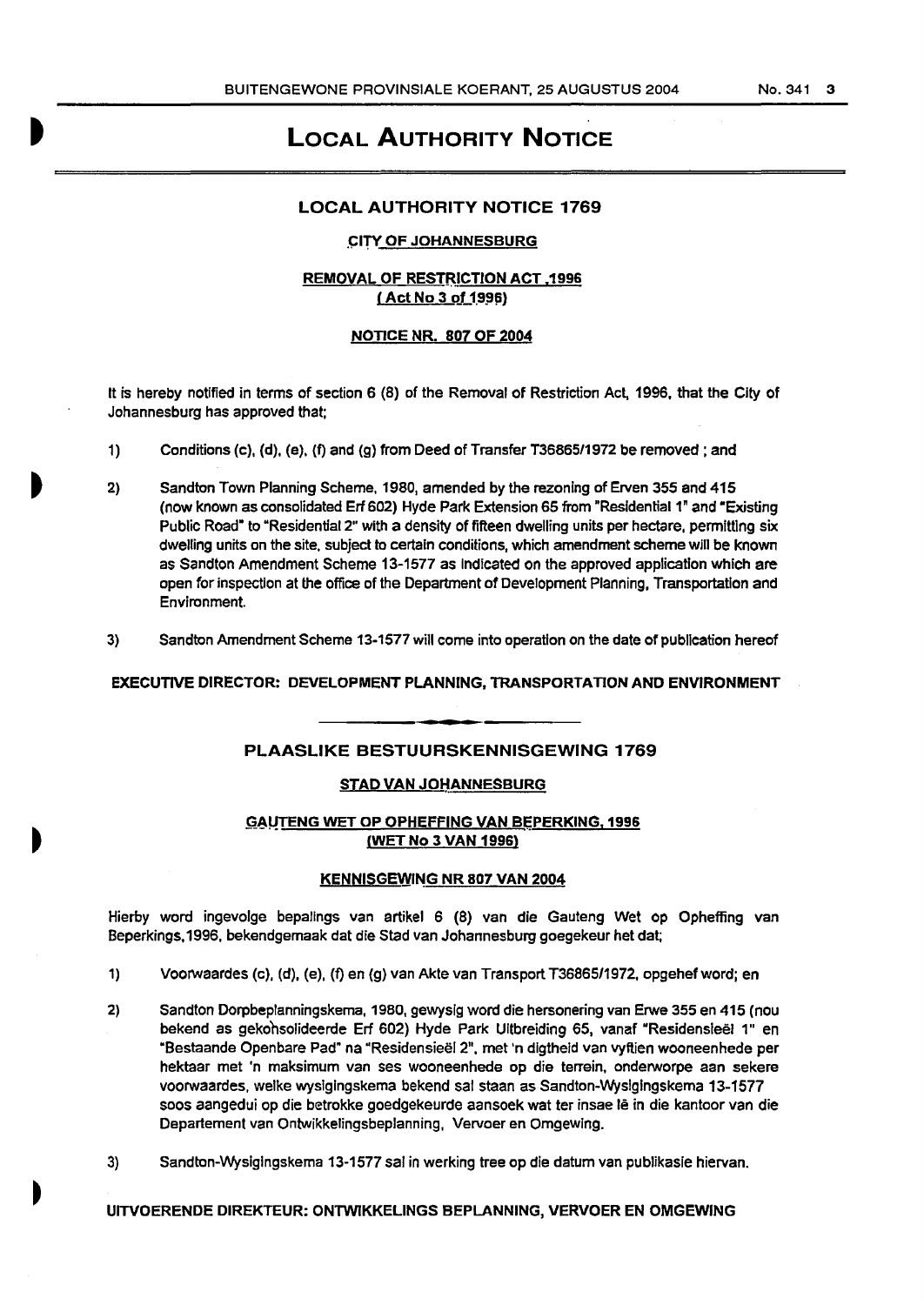Printed by the Government Printer, Bosman Street, Private Bag X85, Pretoria, 0001, for the Gauteng Provincial Administration, Johannesburg Gedruk deur die Staatsdrukker, Bosmanstraat, Privaat Sak X85, Pretoria, 0001, vir die Gauteng Provinsiale Administrasie, Johannesburg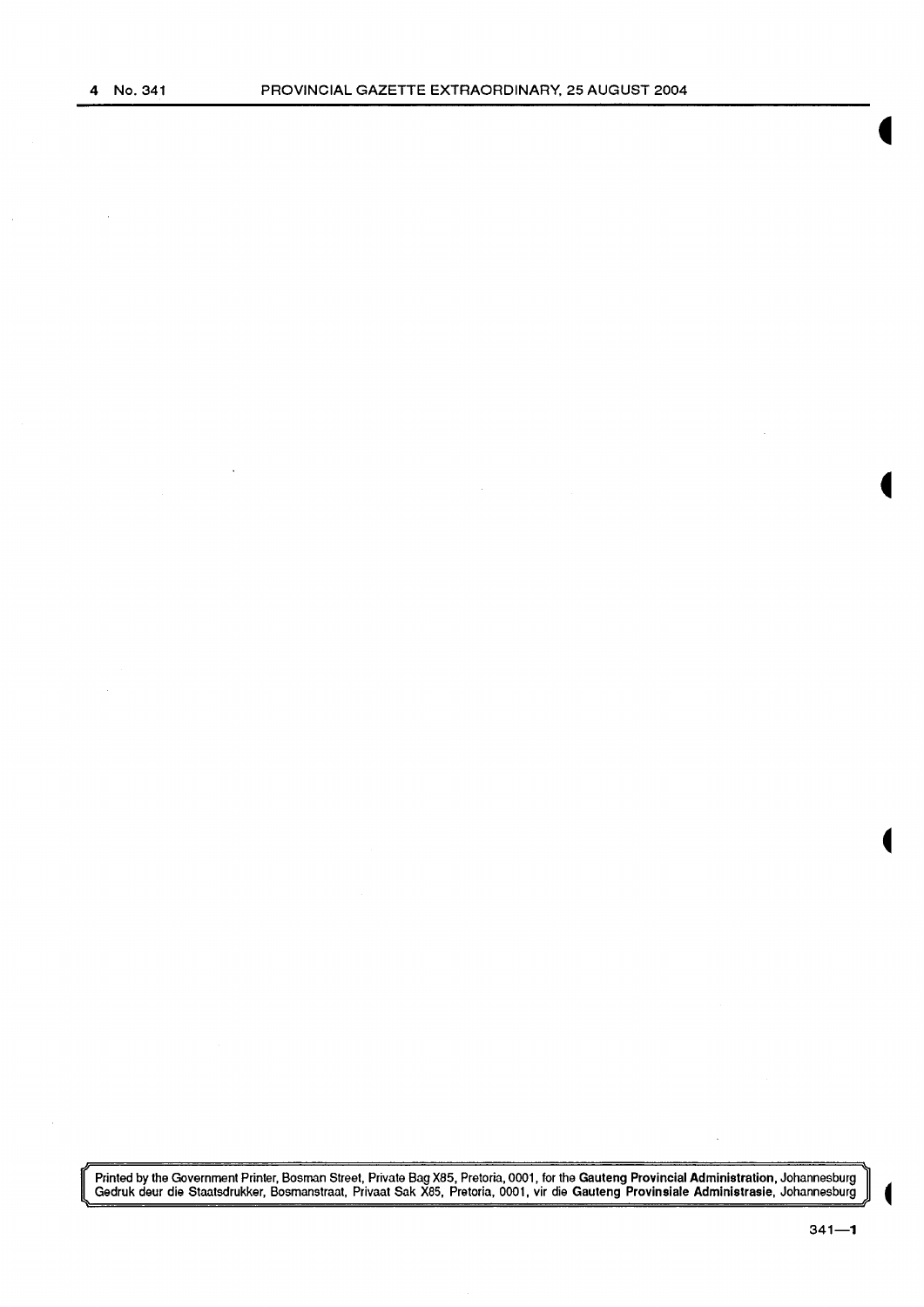



# **File Separation** ファイル区切り



 $\begin{array}{c} \mathbf{1} \mathbf{3} \\ \mathbf{4} \end{array}$ 

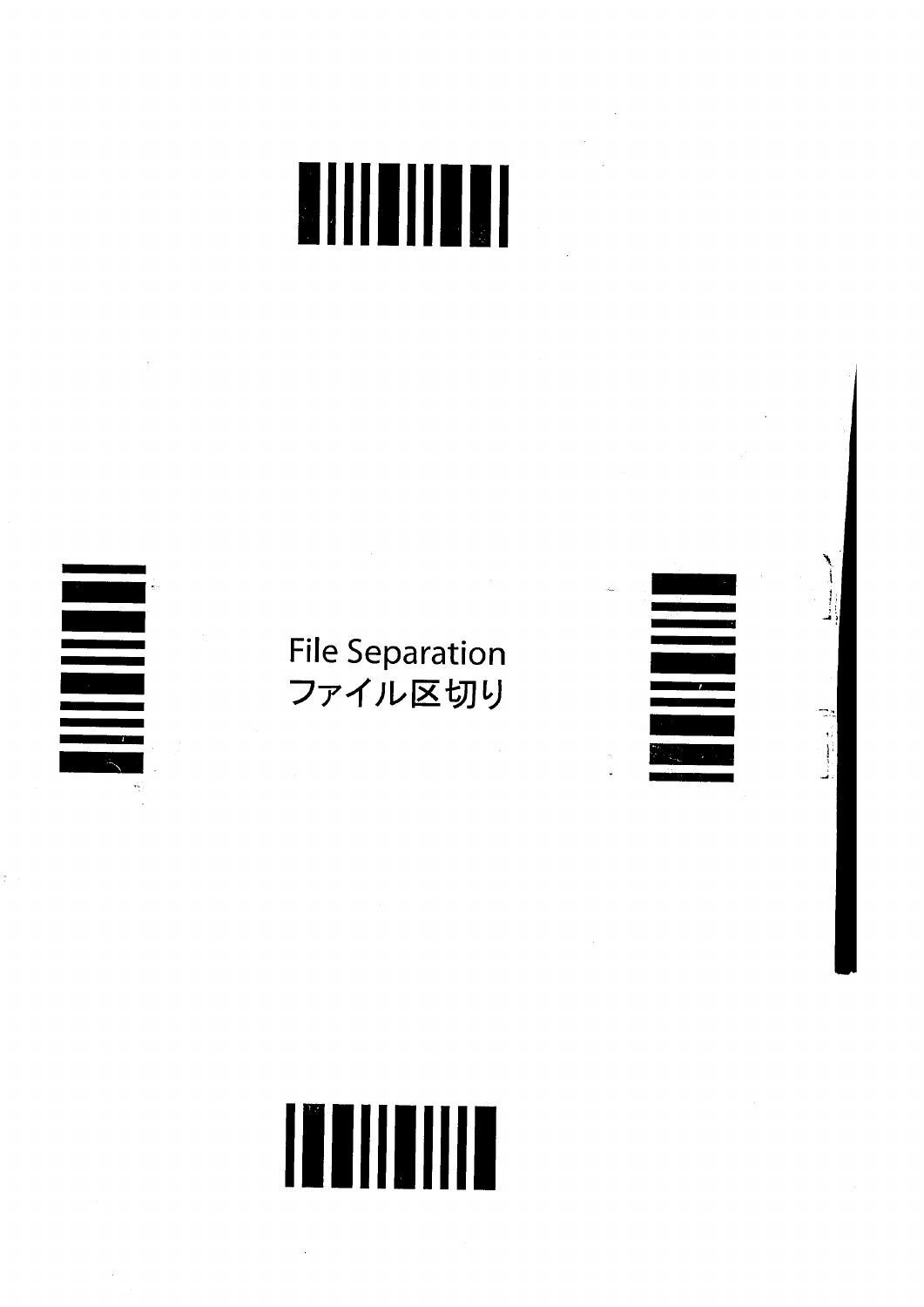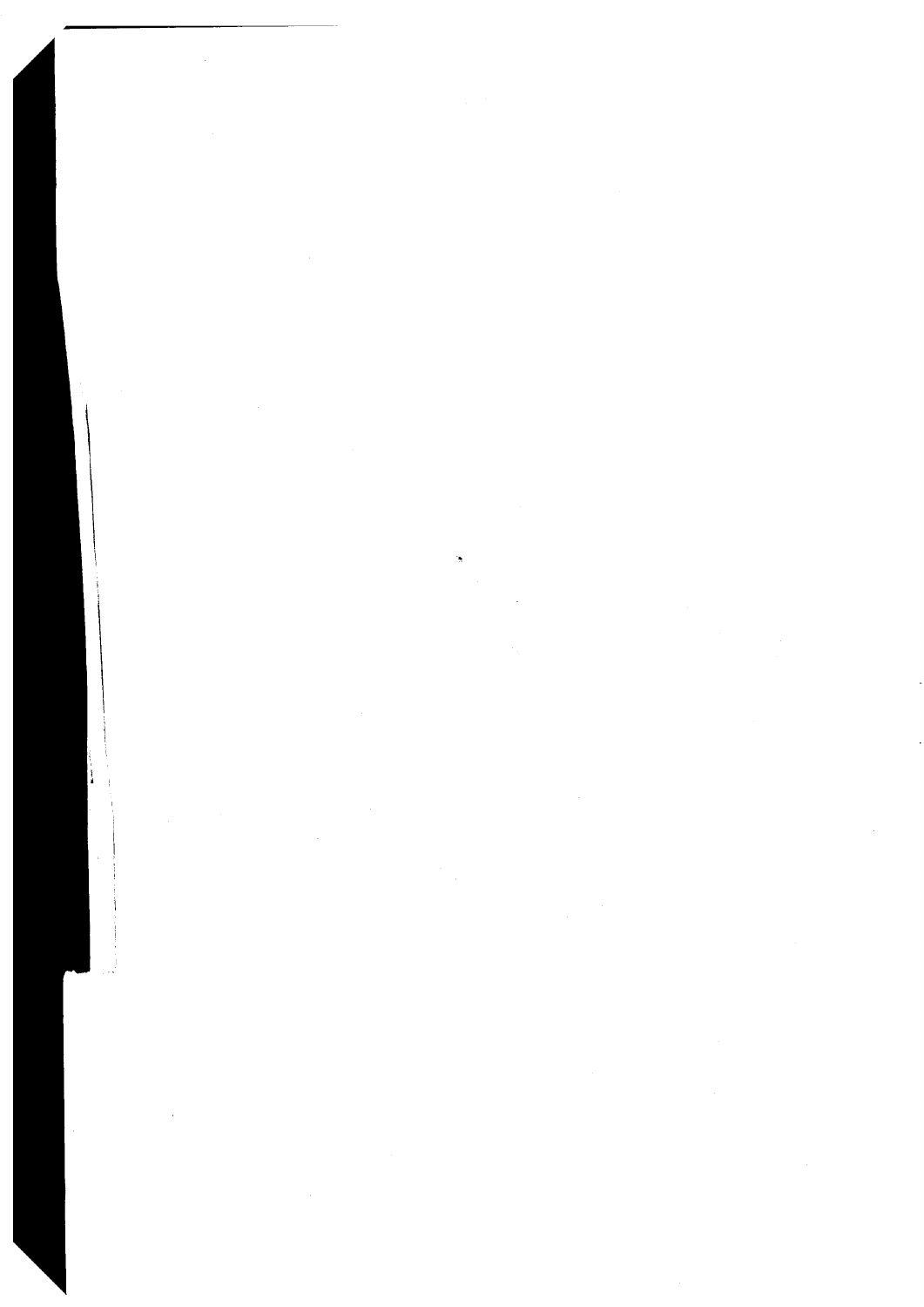





9771682452005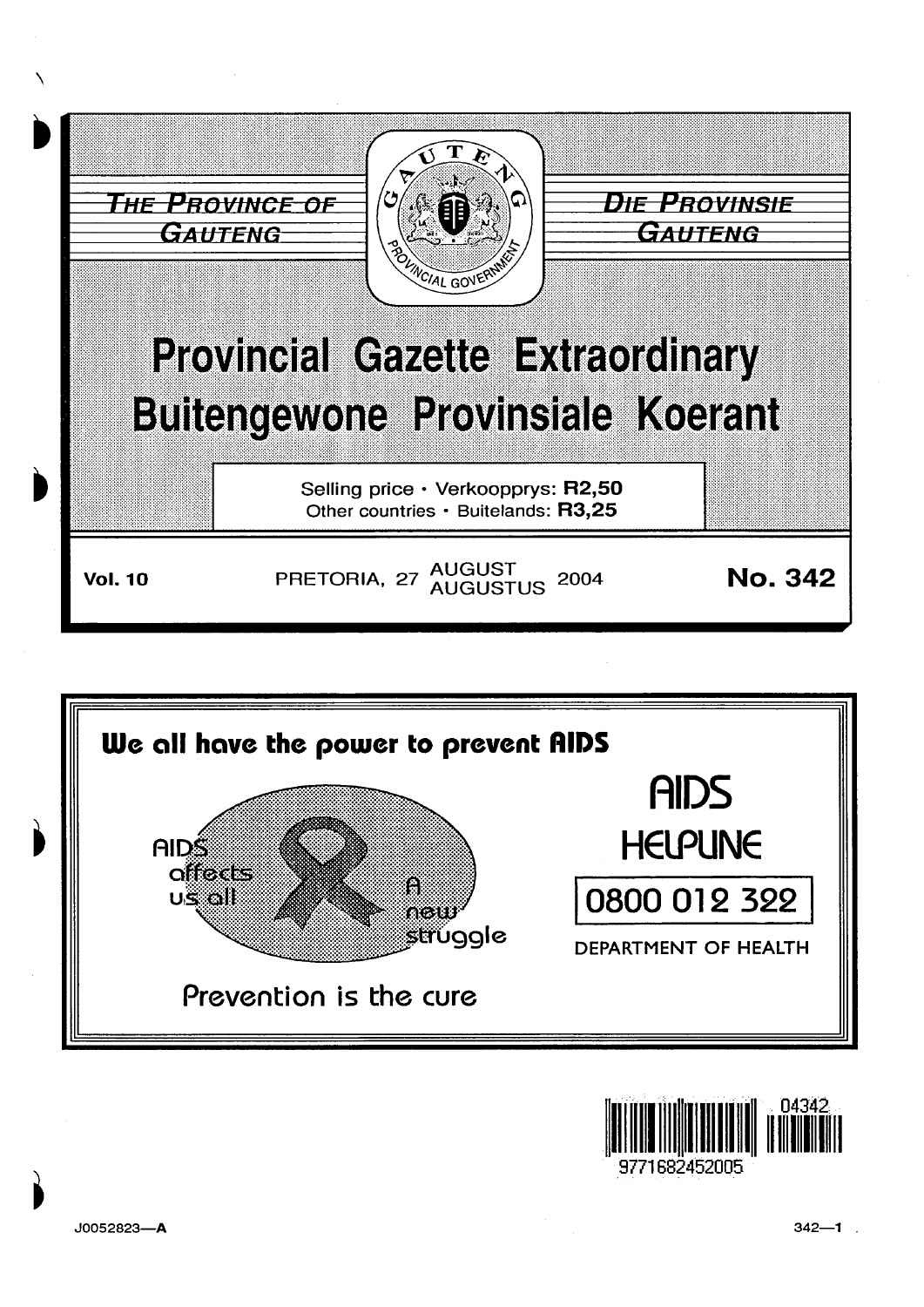÷.

|      | <b>CONTENTS • INHOUD</b>                                                                                     |             |                |
|------|--------------------------------------------------------------------------------------------------------------|-------------|----------------|
| No.  |                                                                                                              | Page<br>No. | Gazette<br>No. |
|      | <b>LOCAL AUTHORITY NOTICE</b>                                                                                |             |                |
| 1762 | Town-planning and Townships Ordinance (15/1986): City of Tshwane Metropolitan Municipality: Establishment of |             | 342            |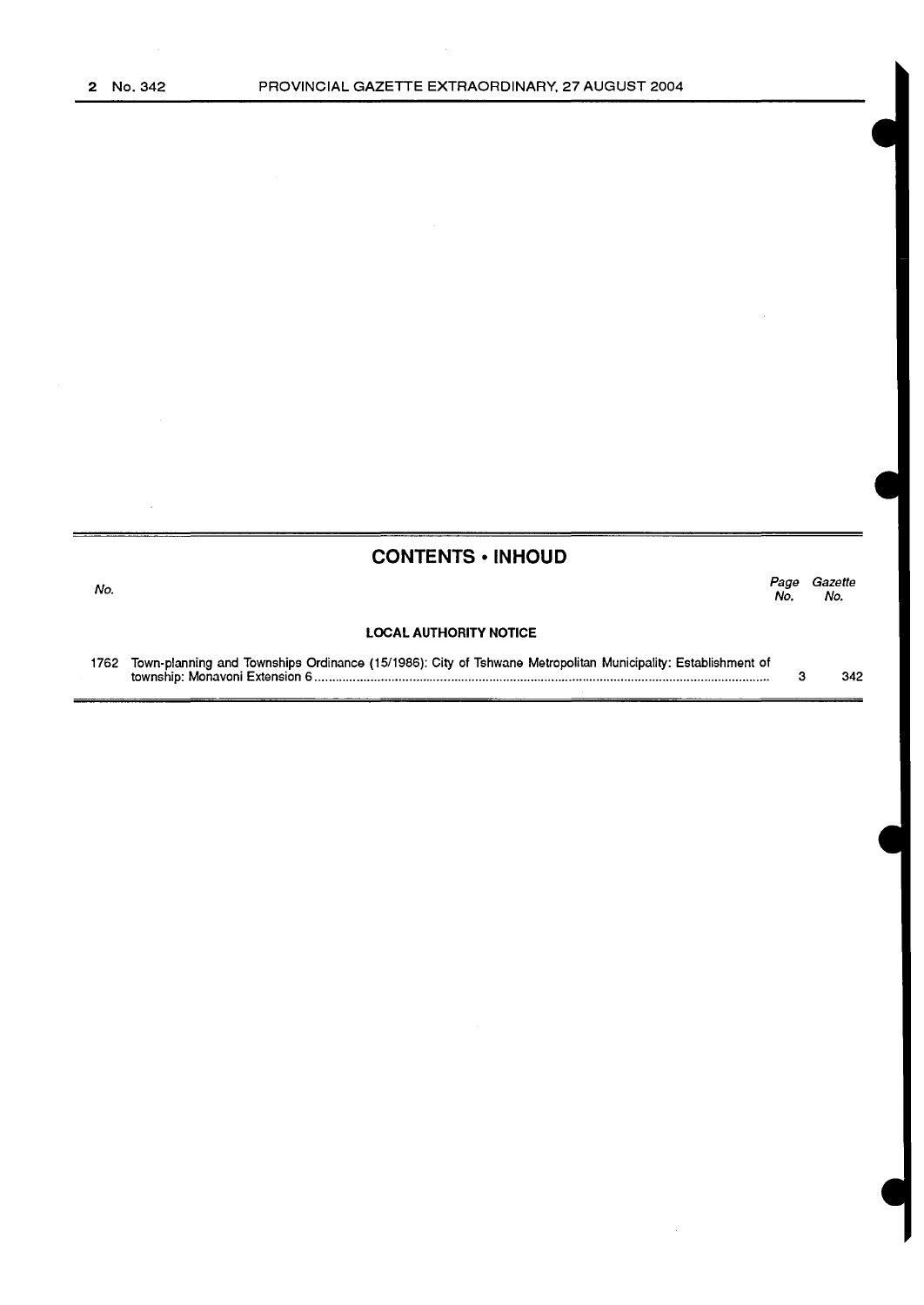# LOCAL AUTHORITY NOTICE

# LOCAL AUTHORITY NOTICE 1762

#### CITY OF TSHWANE METROPOLITAN MUNICIPALITY NOTICE OF APPLICATION FOR ESTABLISHMENT OF TOWNSHIP: MONAVONI EXTENSION 6

The City of Tshwane Metropolitan Municipality hereby gives notice in terms of section 69(6)(a) read in conjunction with section 96(3) of the Town Planning and Townships Ordinance, 1986 (Ordinance 15 of 1986), that an application to establish the township referred to in the Annexure attached hereto, has been received by it.

The particulars of the application will be open for inspection during normal office hours at the office of the General Manager: City Planning Division, Office Nr. 18 City Planning, Municipal Offices Centurion, comer of Basden Avenue and Rabie Street, Lyttelton Agricultural Holdings, Centurion, for a period of 28 (twenty eight) days from 20 August 2004.

Objections to or representations in respect of the application must be lodged with or made in writing and in duplicate to the General Manager: City Planning Division at the above address or at PO Box 14013, Lyttelton, 0140, within a period of 28 (twenty eight) days from 20 August 2004.

General Manager: City Planning Division Date of first publication : 20 August 2004 Date of second publication : 27 August 2004

|                                       | <b>ANNEXURE</b>                                                             |
|---------------------------------------|-----------------------------------------------------------------------------|
| Name of township:                     | Monavoni Extension 6.                                                       |
| Name of applicant:                    | JM Enslin / WG Groenewald of Urban Perspectives Town &                      |
|                                       | Regional Planning CC.                                                       |
| Number of erven in proposed township: | "Residential 1" with a density of 1 dwelling per erf-172 Erven              |
|                                       | "Residential 1" with a density of 1 dwelling per 800m <sup>2</sup> -2 Erven |
|                                       | "Residential 1" with a density of 1 dwelling per erf and / or               |
|                                       | "Residential 2" with a density of 25 units per hectare - 151                |
|                                       | Erven                                                                       |
|                                       | "Residential 2" with a density of 25 units / hectare $-4$ Erven             |
|                                       | "Residential 2" with a density of 30 units / hectare $-2$ Erven             |
|                                       | "Residential 3" (with a FSR of 0.45 and a coverage of $35\%$ ) - 7          |
|                                       | Erven                                                                       |
|                                       | "Special" for clubhouse, sport and recreational facilities and              |
|                                       | private open space - 3 Erven                                                |
|                                       | "Special" for access and access control - 3 Erven                           |
|                                       | "Private Open Space" - 9 Erven                                              |
|                                       | "Public Open Space" - 1 Erf                                                 |
| Description of property:              | Part of Portion 13 of the farm Brakfontein 399-JR, Portions 9 and           |
|                                       | 10 of the farm Swartkop 383-JR, as well as part of the Remaining            |
|                                       | Extent of the farm Stukgrond 382-JR and part of Portion 3 of the            |
|                                       | farm Stukgrond 382-JR $(\pm 50.8$ Ha)                                       |
| Locality of township:                 | Situated on the north western corner of the intersection of the             |
|                                       | R55 (also known as the K71 / P66-1) and the proposed Road                   |
|                                       | K52, north of the proposed township Monavoni Extension 4, and               |
|                                       | south of Portions 7 and 8 of tha farm Swartkop 383-JR.                      |